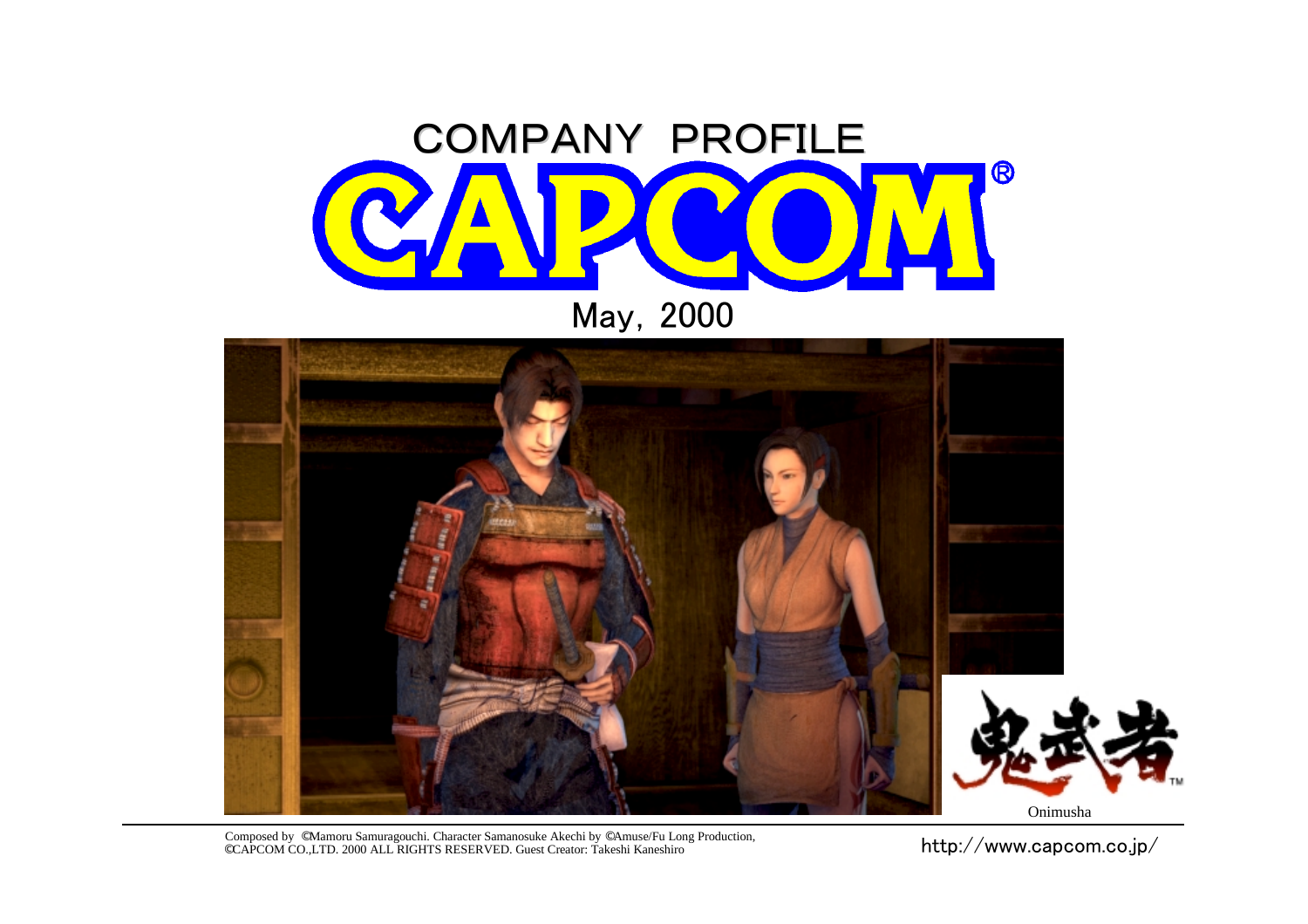# ゲーム業界における当社の位置付け(2000/3連結ベース)

Capcom position in the industry (Comparison based on Consolidated basis of Fiscal Year 1999)

### (単位:億円 100 Millions of Yen)

|             |                        | 任天堂      | コナミ    | カプコン          | ナムコ          | スクウェア         | エニックス | タイトー    | セガ       |
|-------------|------------------------|----------|--------|---------------|--------------|---------------|-------|---------|----------|
|             |                        | Nintendo | Konami | <b>Capcom</b> | <b>Namco</b> | <b>Square</b> | Enix  | Taito   | Sega     |
| 高<br>売<br>ᆂ | <b>Net Sales</b>       | 5,306    | .466   | 515           | .480         | 729           | 183   | 602     | 3,390    |
| 営業利益        | Operating<br>Income    | 1,450    | 309    | 90            | 67           | 44            | 38    | $-18$   | $-403$   |
| 利益率         | of Operating<br>Income | 27.3%    | 21.1%  | 17.5%         | 4.5%         | 6.0%          | 20.8% | $-3.0%$ | $-11.9%$ |

\*1.出所「決算短信」 From "Financial Statement for FY1999" by respective company

2.掲載順序は営業利益による。 Sequence by Operating Income

### ●日本市場および米国市場における家庭用ゲームソフトの販売シェア(1999/1~12)

Japanese Market Share based on Consumer games sales units in 1999/1 $\sim$ 12 and U.S. Market Share based on Actual Sales in 1999/1 $\sim$ 12

|                 | 日本市場 Japanese Market (単位:千本 1,000 units) |               |             |         |                 | 米国市場 | U.S.          |
|-----------------|------------------------------------------|---------------|-------------|---------|-----------------|------|---------------|
|                 | メーカー                                     |               | 販売本数        | シェア     |                 |      | メ             |
|                 | <b>Company Name</b>                      |               | Sales Units | Share   |                 |      | Comp          |
|                 | 任天堂                                      | Nintendo      | 12,517      | 25.58%  |                 | 任    | 天             |
| 2.              | - 5<br>$\mathcal{F}$<br>⊐                | Konami        | 8,350       | 17.06%  | 2.              |      | エレクトロニック      |
| ΙЗ.             | スクウェア                                    | <b>Square</b> | 7,182       | 14.68%  | З.              |      |               |
| 4.              | Æ,                                       | Sony          | 5,993       | 12.25%  | 4.              |      | ミッドウ          |
| 5.              | カプコン                                     | <b>Capcom</b> | 2,301       | 4.70%   | 5.              |      | アクレイ          |
| 6.              | ガ<br>セ                                   | Sega          | 1,928       | 3.94%   | 6.              |      | н             |
| 7 <sub>1</sub>  | エニックス                                    | <b>Enix</b>   | 1,786       | 3.65%   | 7.              |      | アクティビ         |
| 8.              | バンダイ                                     | <b>Bandai</b> | 1,328       | 2.71%   | 8.              |      | ヵ プ コ         |
| <b>9.</b>       | アスキ                                      | Ascii         | 1,019       | 2.08%   | 9.              | ナ    | 厶             |
| 10 <sub>1</sub> | ᠘                                        | <b>Namco</b>  | 983         | 2.01%   | 10 <sub>1</sub> | セ    |               |
|                 | 他<br>そ<br>$\sigma$                       | <b>Others</b> | 5,545       | 11.33%  |                 | そ    | $\mathcal{D}$ |
|                 | 랅<br>合                                   | Total         | 48,932      | 100.00% | 合               |      | 計             |

From 「The Analysis of Consumer Video Games 2000」

|     | 日本市場  Japanese Market (単位:千本 1,000 units)        |               |                    |         |                | 米国市場       |               | U.S. Market         |                   | 〔単位 : 千ドル US\$1,000) |         |
|-----|--------------------------------------------------|---------------|--------------------|---------|----------------|------------|---------------|---------------------|-------------------|----------------------|---------|
|     | メーカー                                             |               | 販売本数               | シェア     |                |            |               | メーカー                |                   | 販売金額                 | シェア     |
|     | <b>Company Name</b>                              |               | <b>Sales Units</b> | Share   |                |            |               | <b>Company Name</b> |                   | <b>Sales</b>         | Share   |
| 1.  | 堂<br>天<br>任                                      | Nintendo      | 12,517             | 25.58%  |                | 任          | 天             | 堂                   | Nintendo          | 566,545              | 16.24%  |
| 2.  | Ξ<br>$\overline{+}$<br>⊐                         | Konami        | 8,350              | 17.06%  | 2.             |            | エレクトロニックアーツ   |                     | EA                | 502,297              | 14.40%  |
| 3.  | スクウェア                                            | <b>Square</b> | 7,182              | 14.68%  | 3.             | <u>\ J</u> |               |                     | Sony              | 486,809              | 13.96%  |
| 4.  |                                                  | Sony          | 5,993              | 12.25%  | 4.             |            | ミッドウェイ        |                     | <b>Midway</b>     | 191.799              | 5.50%   |
| 5.  | カプコン                                             | <b>Capcom</b> | 2,301              | 4.70%   | 5 <sub>1</sub> |            | アクレイム         |                     | <b>Acclaim</b>    | 190.675              | 5.47%   |
| 6.  | ガ<br>セ                                           | Sega          | 1,928              | 3.94%   | 6 <sub>1</sub> |            | H             | Q                   | <b>THQ</b>        | 166.558              | 4.78%   |
|     | エニックス                                            | <b>Enix</b>   | 1,786              | 3.65%   |                |            |               | アクティビジョン            | <b>Activision</b> | 146,469              | 4.20%   |
| 8.  | バンダイ                                             | <b>Bandai</b> | 1,328              | 2.71%   | 8.             |            | カブコン          |                     | Capcom            | 114,676              | 3.29%   |
| 9.  | アスキー                                             | Ascii         | 1,019              | 2.08%   | 9.             | ナ          |               |                     | <b>Namco</b>      | 110.527              | 3.17%   |
| 10. | □                                                | <b>Namco</b>  | 983                | 2.01%   | 10.            | セ          |               | ガ                   | Sega              | 104,323              | 2.99%   |
|     | 他<br>$\ddot{\tau}$<br>$\boldsymbol{\mathcal{D}}$ | <b>Others</b> | 5,545              | 11.33%  |                | そ          | $\mathcal{D}$ | 他                   | <b>Others</b>     | 907,000              | 26.01%  |
|     | 計<br>合                                           | Total         | 48,932             | 100.00% | 合              |            | 計             |                     | Total             | 3,487,678            | 100.00% |

\* 出所「TRSTS レポート」 From 「TRSTS Report」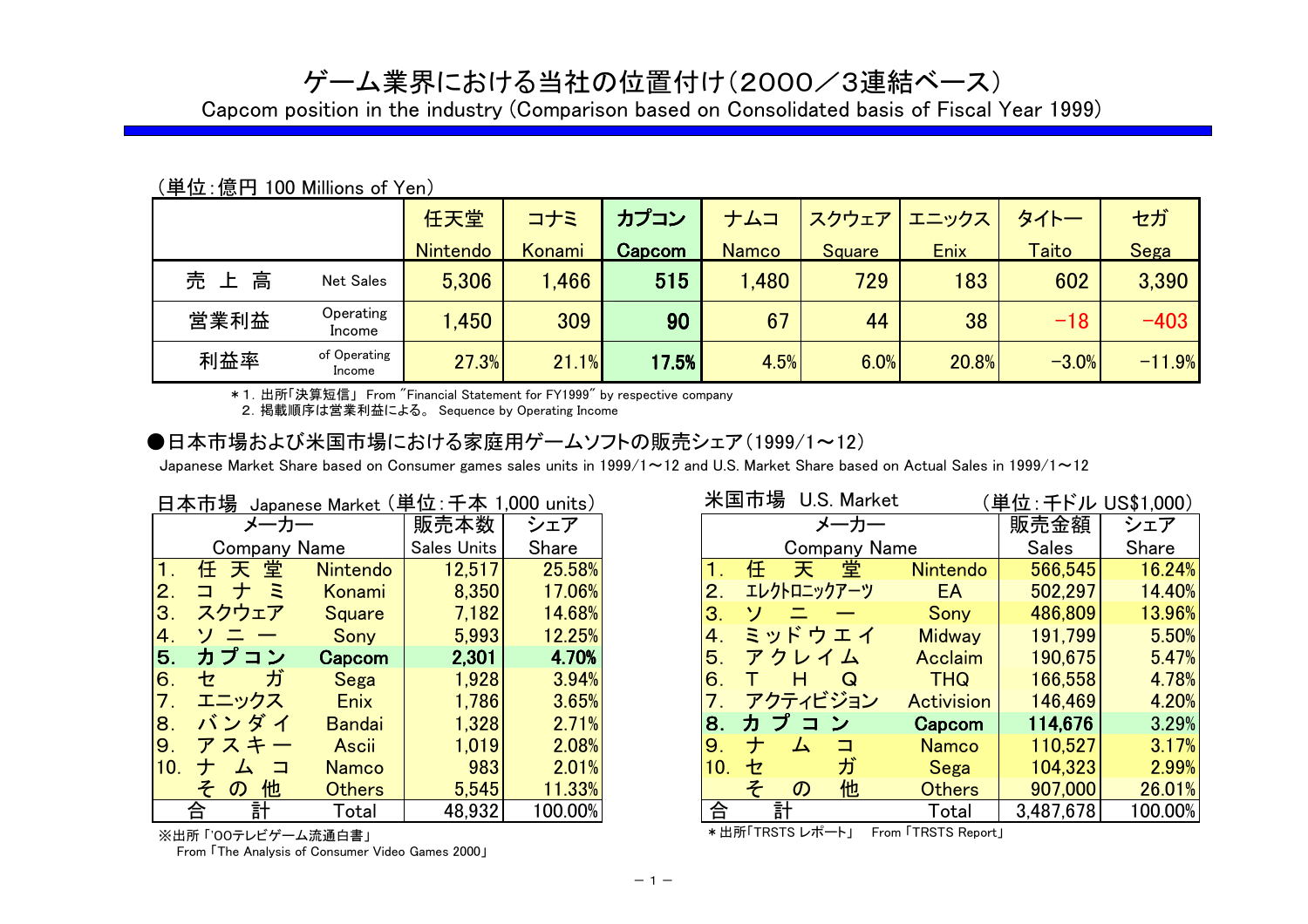### 中長期的な会社の経営戦略

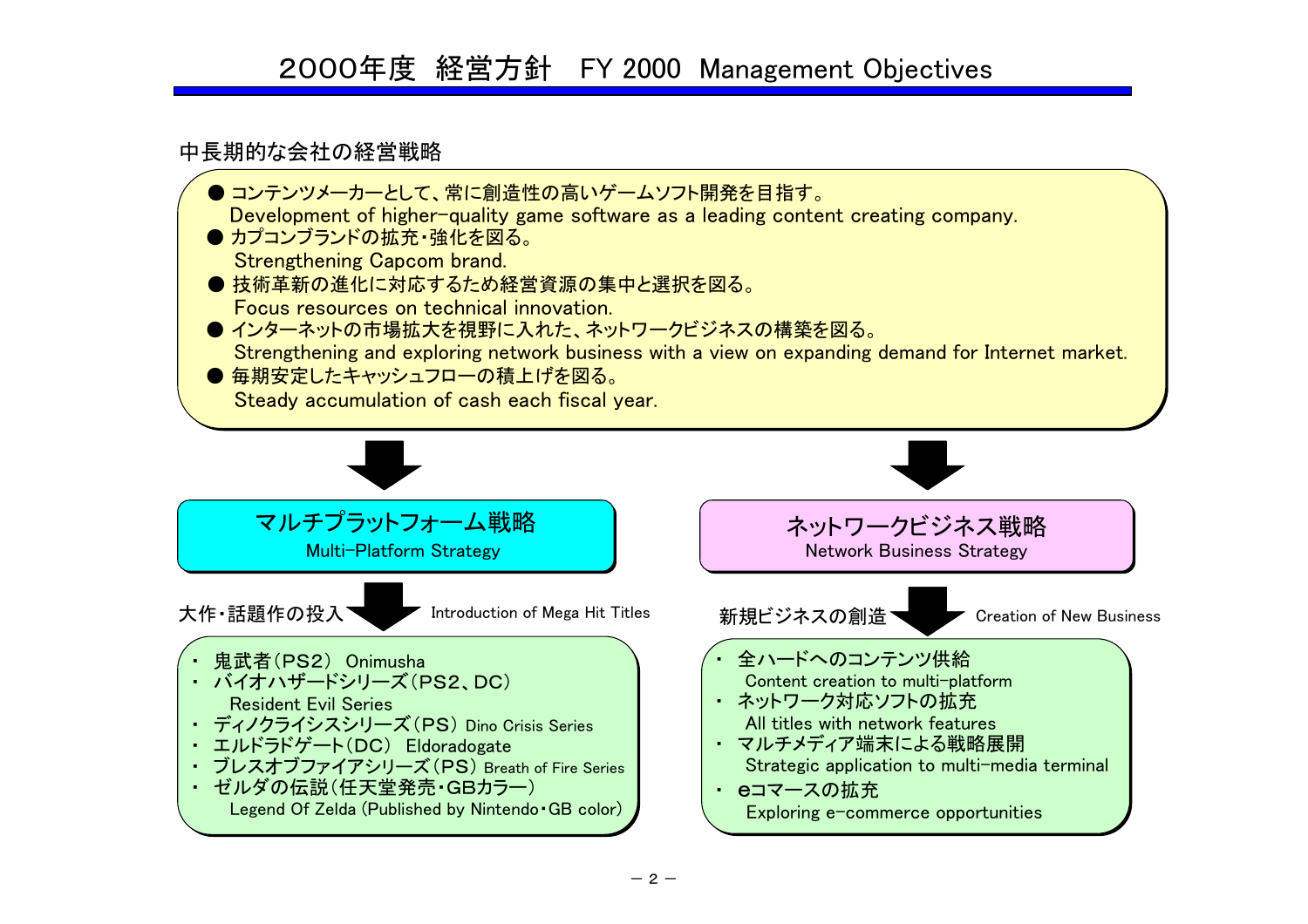





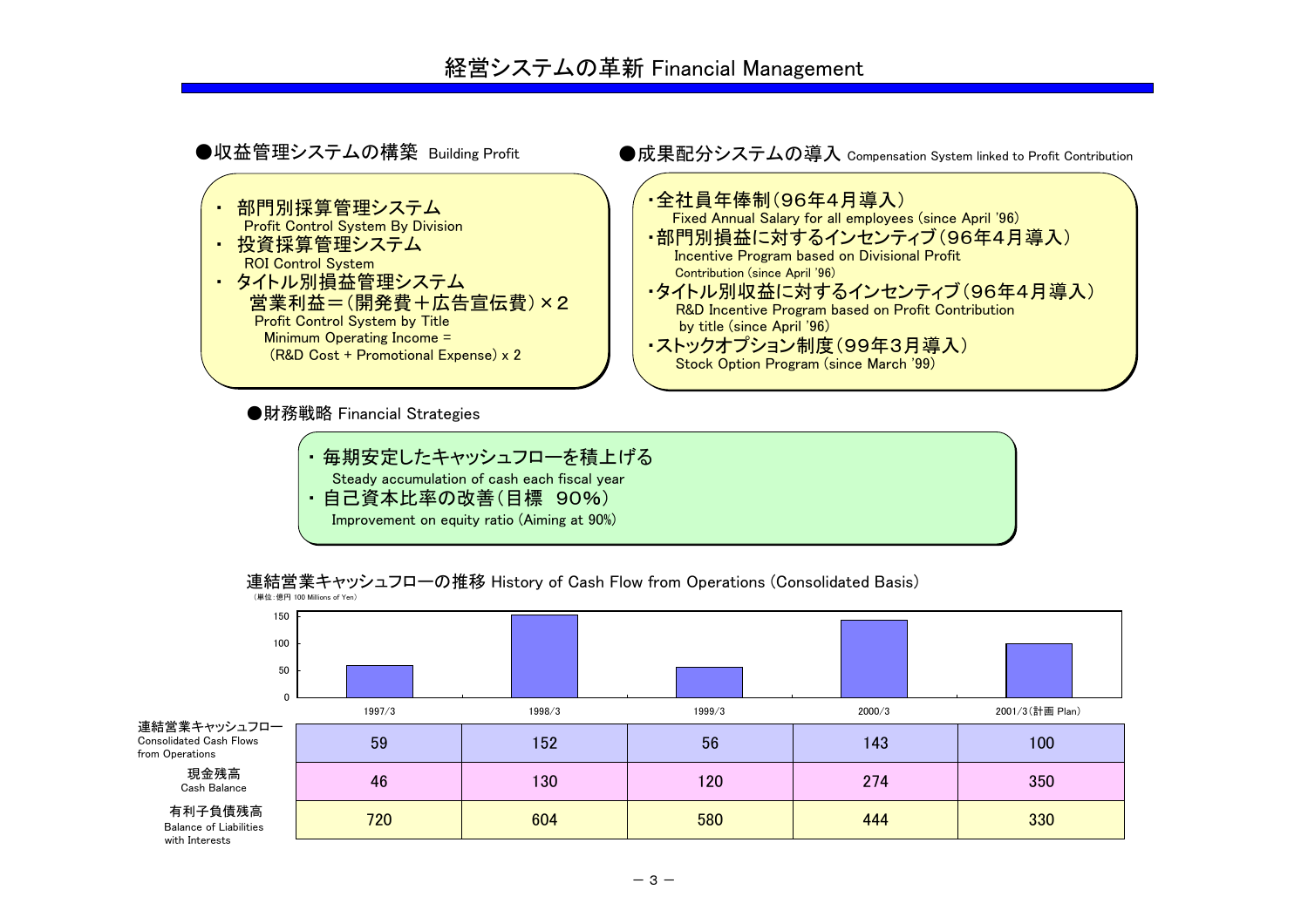## 連結営業利益と当期純利益の推移 History of Consolidated Operating Income and Net Income

### (単位:億円 100 Millions of Yen)



Net Income

\*2000/3月期は過去最高の当期純利益を達成

Fiscal Year 1999 ended March, 2000 - Achievement of highest Net Income since inception of Capcom

\*2005/3月期は売上高1,000億円、営業利益210億円、当期純利益120億円を目標

Fiscal Year 2004 ended March, 2005 - Targeting at 100 Billion Yen as Net Sales, 21 Billion Yen as Operating Income and 12 Billion Yen as Net Income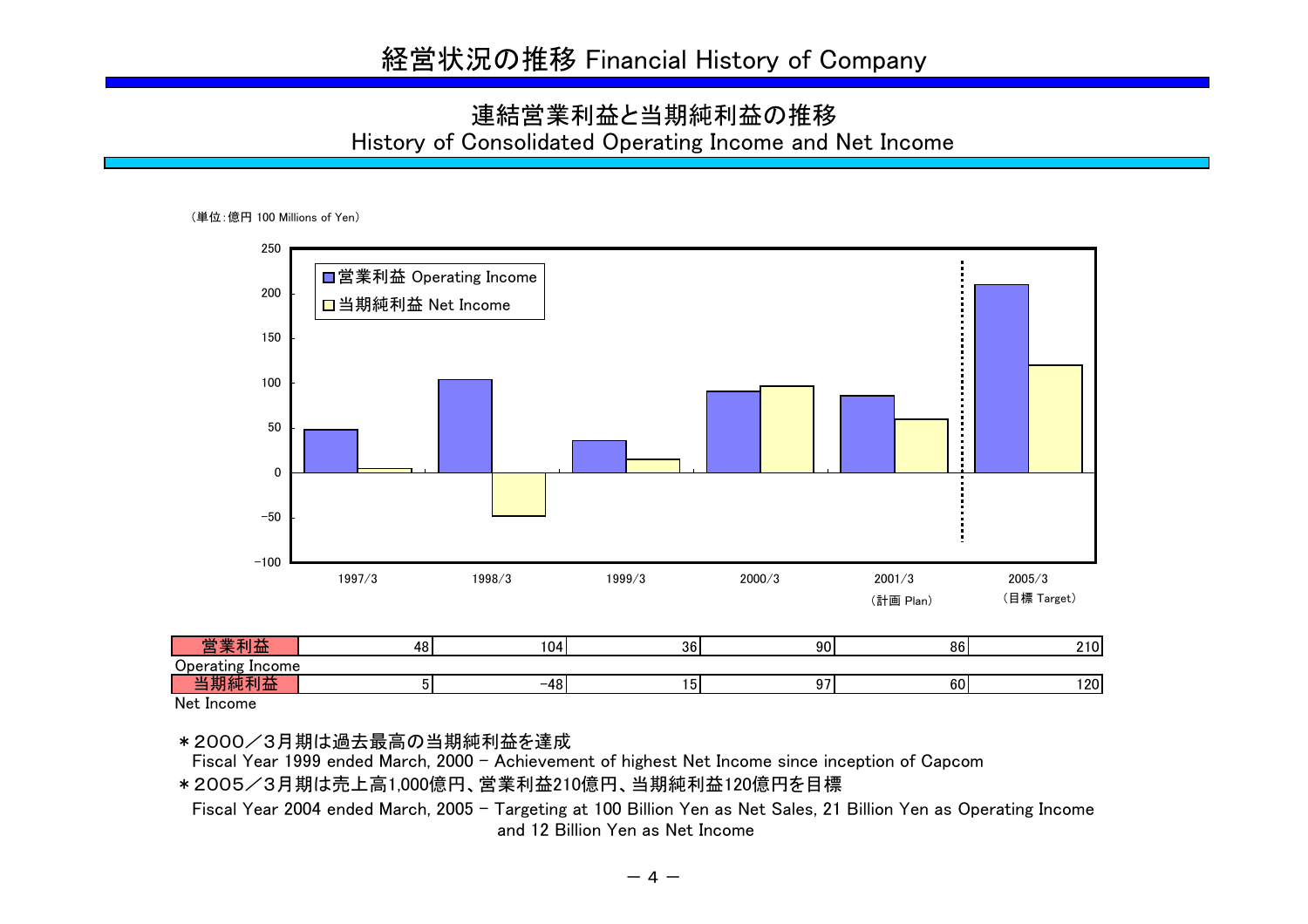## 連結部門別売上の推移 History of Sales by Consolidated Business Segments



|  |  |  | ●セグメント別売上 <事業種別> Sales by Business segme |  |  |  |
|--|--|--|------------------------------------------|--|--|--|
|--|--|--|------------------------------------------|--|--|--|

 $\begin{matrix} \text{SUSY} \\ \text{SUSY} \end{matrix}$   $\begin{matrix} \text{Sales Units} \\ \text{Sables University} \end{matrix}$  (Consumer)

|                         | $- - -$ |               |                          |        |  |  |  |  |  |  |  |  |
|-------------------------|---------|---------------|--------------------------|--------|--|--|--|--|--|--|--|--|
|                         |         | 売 上 Net Sales | (単位:百万円 Millions of Yen) |        |  |  |  |  |  |  |  |  |
|                         | 1999/3  | 2000/3        | 2001/3                   | %      |  |  |  |  |  |  |  |  |
| コンシューマ                  | 22.450  | 35.752        | 29.609                   | 92.3%  |  |  |  |  |  |  |  |  |
| Consumer                |         |               |                          |        |  |  |  |  |  |  |  |  |
| 業務用 レンタル                | 6.768   | 5.009         | 4.230                    | 97.8%  |  |  |  |  |  |  |  |  |
| Coin-Op & Revenue Share |         |               |                          |        |  |  |  |  |  |  |  |  |
| 施設<br>Arcade Operation  | 6.092   | 6.616         | 6.600                    | 99.8%  |  |  |  |  |  |  |  |  |
| その他<br>Others           | 3.056   | 4.197         | 7.560                    | 175.0% |  |  |  |  |  |  |  |  |
| 計<br>合<br>Total         | 38.366  | 51,574        | 48,000                   | 93.1%  |  |  |  |  |  |  |  |  |

| $ \sim$ $ \sim$ $ \sim$ $ \sim$ $ \sim$ $ \sim$ $ \sim$ $ \sim$ $ \sim$ $ \sim$ $ \sim$ $ \sim$ $ \sim$ $ \sim$ $ \sim$ $ \sim$ $ \sim$ $ \sim$ $ \sim$ $ \sim$ $ \sim$ $ \sim$ $ \sim$ $ \sim$ $-$ |        |               |                          |        |     |                                |       |                             |          |                             |        |
|-----------------------------------------------------------------------------------------------------------------------------------------------------------------------------------------------------|--------|---------------|--------------------------|--------|-----|--------------------------------|-------|-----------------------------|----------|-----------------------------|--------|
|                                                                                                                                                                                                     |        | 売 上 Net Sales | (単位:百万円 Millions of Yen) |        |     | 主要なタイトル Major Titles           |       | (単位:千本 1,000 units)         |          |                             |        |
|                                                                                                                                                                                                     | 1999/3 | 2000/3        | 2001/3                   | $\%$   |     | 1999/3                         |       | 2000/3                      |          | 2001/3(計画 Plan)             |        |
| コンシューマ                                                                                                                                                                                              |        |               |                          |        |     | バイオハザード2(海外)                   |       | 1.2101. バイオハザード3            | 3.520 1. | バイオハザードシリーズ                 |        |
| Consumer                                                                                                                                                                                            | 22.450 | 35.752        | 29,609                   | 92.3%  |     | Resident Evil 2 (Overseas)     |       | Resident Evil 3             |          | <b>Resident Evil Series</b> |        |
| 業務用・レンタル                                                                                                                                                                                            | 6.768  | 5.009         | 4.230                    | 97.8%  | 2.  | バイオハザート゛D/C デュアルショック           |       | 8102. ディノクライシス              |          | 2,2402. ディノクライシス2           | .650   |
| Coin-Op & Revenue Share                                                                                                                                                                             |        |               |                          |        |     | Resident Evil 2 D/C Dual Shock |       | Dino Crisis                 |          | Dino Crisis2                |        |
| 施設 Arcade Operation                                                                                                                                                                                 | 6.092  | 6.616         | 6.600                    | 99.8%  | ΙЗ. | ストリートファイターZERO3                |       | 659 3. バイオハザード コード ベロニカ     | 730 3.   | 鬼武者                         | 1.000  |
| その他 Others                                                                                                                                                                                          | 3.056  | 4.197         | 7,560                    | 175.0% |     | Street Fighter Alpha 3         |       | Resident Evil Code Veronica |          | Onimusha                    |        |
| 合 計<br>Total                                                                                                                                                                                        | 38.366 | 51.574        | 48,000                   | 93.1%  |     | 総出荷本数<br>Total                 | 9.710 | 総出荷本数<br>Total              | 12,500   | 総出荷本数<br>Total              | 12,600 |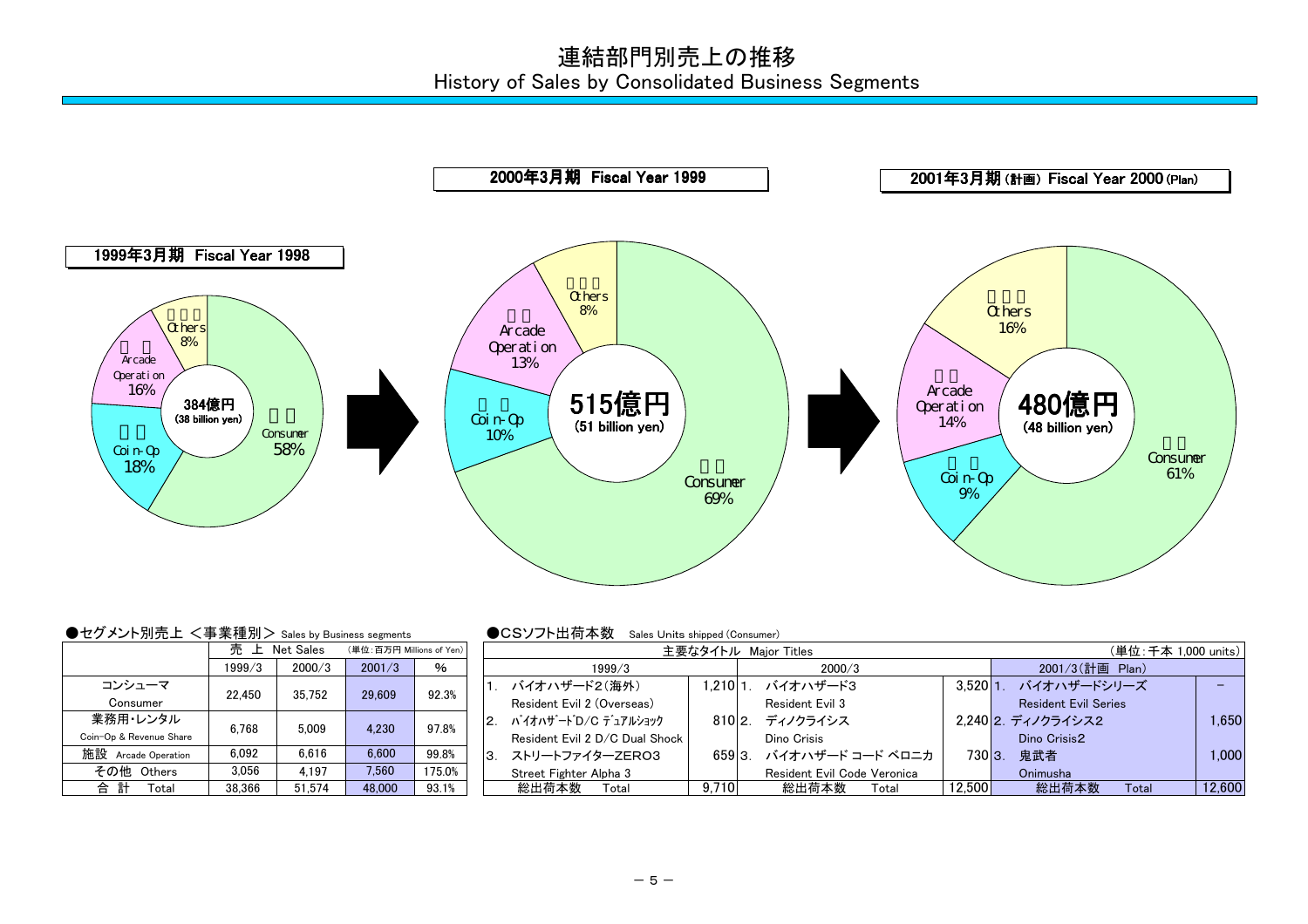今後の事業展開 Future Business Development



Capcom Network Strategy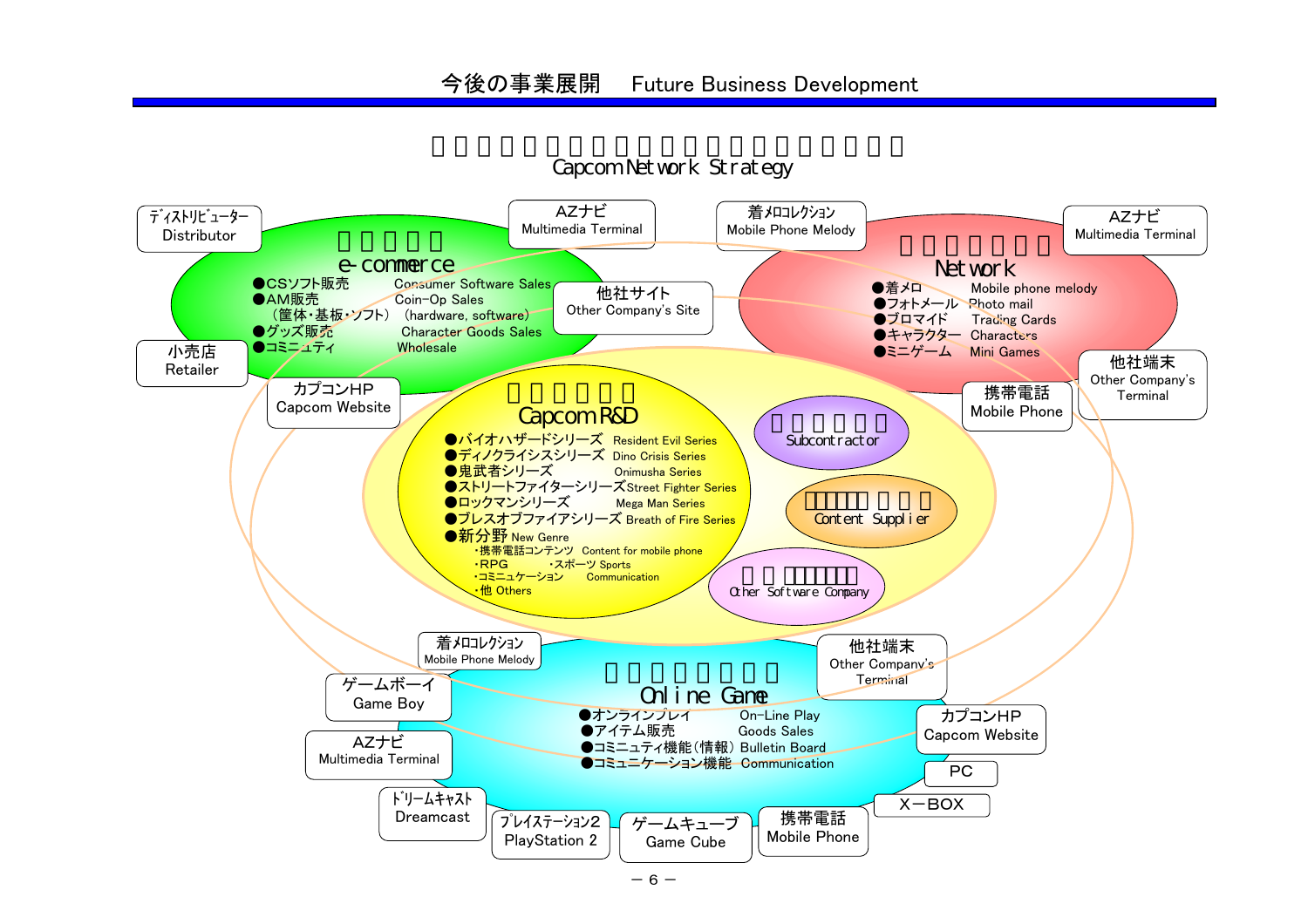開発費と開発タイトル数の推移 R&D Cost and Number of Titles Developed

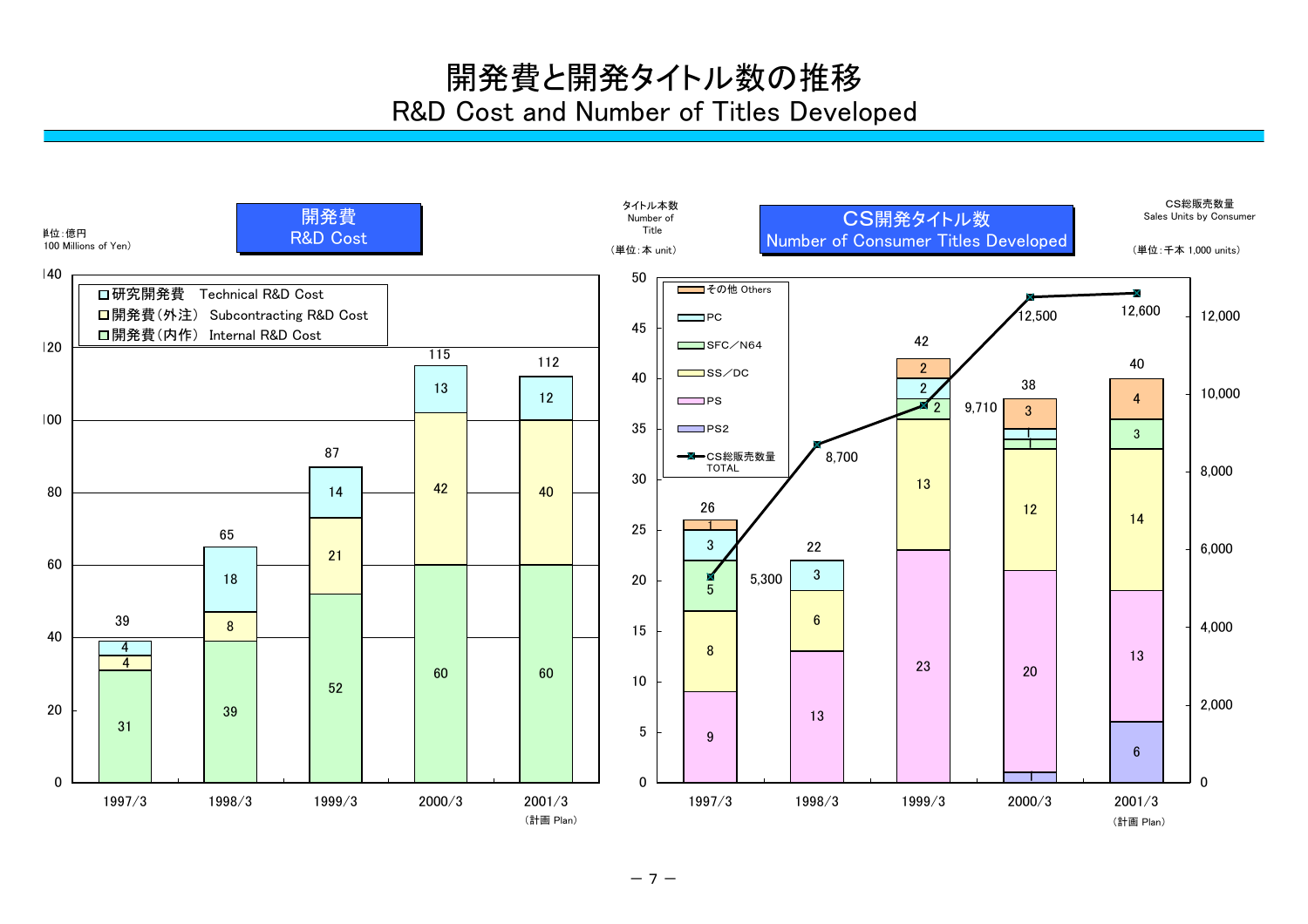# (コンシューマ用 Consumer Games) ジャンル別主要タイトル販売期間 Sales Window for Major Titles by Genre

| ◆ジャンル/主要タイトル                                                                          | 85/12 86/12 87/12 88/12 89/3 90/3 91/3 92/3 93/3 94/3 95/3 96/3 97/3 98/3 99/3 00/3 01/3 タイトル数  総販売数量 |                                                               |                   |
|---------------------------------------------------------------------------------------|-------------------------------------------------------------------------------------------------------|---------------------------------------------------------------|-------------------|
| Genre/Major Title                                                                     |                                                                                                       | $(\overline{\texttt{R}}\,\underline{\texttt{W}})$ # of Titles | <b>Unit Sales</b> |
| Shooter                                                                               |                                                                                                       |                                                               |                   |
| 1942シリーズ                                                                              |                                                                                                       | 全6作                                                           | 1.300             |
| 1942 Series                                                                           |                                                                                                       | 6 titles                                                      |                   |
|                                                                                       |                                                                                                       |                                                               |                   |
| Actions<br>魔界村シリーズ                                                                    |                                                                                                       | 全10作                                                          | 3.800             |
| Ghosts 'n Goblins series                                                              |                                                                                                       | 10 titles                                                     |                   |
| 戦場の狼シリーズ                                                                              |                                                                                                       | 全3作                                                           | 1,200             |
| Commando Series                                                                       |                                                                                                       |                                                               |                   |
| ロックマンシリーズ                                                                             |                                                                                                       | 3 titles<br>全51作                                              | 14.200            |
| Mega Man Series                                                                       |                                                                                                       |                                                               |                   |
| ディズニーシリーズ                                                                             |                                                                                                       | 51 titles<br>全25作                                             | 12,000            |
| <b>Disney Series</b>                                                                  |                                                                                                       |                                                               |                   |
| ファイナルファイトシリーズ                                                                         |                                                                                                       | 25 titles<br>全7作                                              | 3.000             |
| <b>Final Fight Series</b>                                                             |                                                                                                       |                                                               |                   |
| マキシモ Maximo                                                                           | 今期発売(To be released in FY 2000)                                                                       | 7 titles                                                      |                   |
| ストリートファイターシリーズ<br>Street Fighter Series<br>マーヴルコミックシリーズ<br><b>Marvel Comic Series</b> |                                                                                                       | 全44作<br>44 titles<br>全15作<br>15 titles                        | 23.600<br>3.200   |
| ブレスオブファイアシリーズ                                                                         |                                                                                                       | 全5作                                                           | 1,580             |
| <b>Breath of Fire Series</b>                                                          |                                                                                                       | 5 titles                                                      |                   |
| ブレスオブファイア4 Breath of Fire 4<br>エルドラドゲート Eldoradogate                                  | 今期発売(To be released in FY 2000)<br>今期発売(To be released in FY 2000)                                    |                                                               |                   |
|                                                                                       |                                                                                                       | 全19作                                                          | 17.000            |
| Survival Horror                                                                       |                                                                                                       |                                                               |                   |
| バイオハザードシリーズ<br><b>Resident Evil Series</b>                                            |                                                                                                       |                                                               |                   |
|                                                                                       |                                                                                                       | 19 titles                                                     |                   |
| ディノクライシスシリーズ                                                                          |                                                                                                       | 全2作                                                           |                   |
| Dino Crisis Series<br>鬼武者 Onimusha                                                    | 今期発売(To be released in FY 2000)                                                                       | 2 titles<br>全1作                                               |                   |
|                                                                                       |                                                                                                       | 1 titles                                                      |                   |
| Network Came                                                                          |                                                                                                       |                                                               |                   |
| レインガルド Raynegard<br>Marvel VS. CAPCOM 2<br><b>SNK VS. CAPCOM</b>                      | 今期発売(To be released in FY 2000)<br>$\rightarrow$<br>今期発売(To be released in FY 2000)                   |                                                               | 3,900<br>1.000    |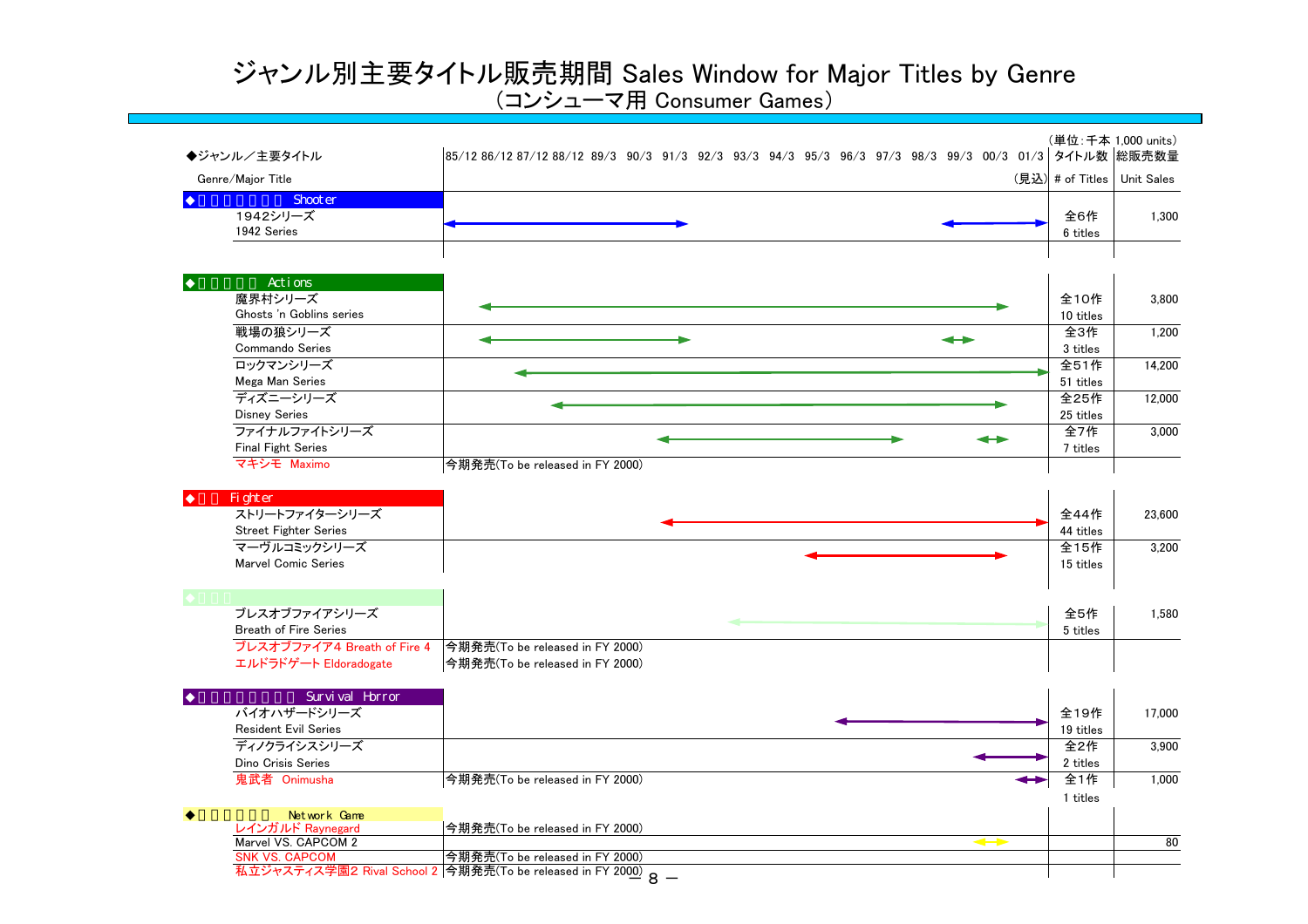(単位:百万円 Millions of Yen)

| ●経営成績 Profit and Loss Sheet |                        |        |        |               |        |               |        |                  |            |        |              |                |             |          |                 |       |          |         |           |         |               |
|-----------------------------|------------------------|--------|--------|---------------|--------|---------------|--------|------------------|------------|--------|--------------|----------------|-------------|----------|-----------------|-------|----------|---------|-----------|---------|---------------|
|                             |                        |        |        | (株)カプコン       |        |               |        |                  | (株)カプトロン   |        |              |                |             | (株)ステイタス |                 |       |          |         | (株)フラグシップ |         |               |
|                             |                        |        |        | Capcom Japan  |        |               |        |                  | Captron    |        |              |                |             | Status   |                 |       | Flagship |         |           |         |               |
|                             |                        | 1999/3 | 2000/3 | $\%$          | 2001/3 | $\frac{0}{0}$ | 1999/3 | 2000/3           | %          | 2001/3 | $\%$         | 1999/3         | 2000/3      | %        | 2001/3          |       | 1999/3   | 2000/3  | %         | 2001/3  | $\frac{0}{0}$ |
|                             | Net Sales              | 30.256 | 36.897 | 122.0%        |        | 41,000 111.1% | 1.374  | .277             | 92.9%      |        | 1.307 102.3% | 319            | 290         | 90.9%    | 274             | 94.5% | 140      |         | 79.2%     |         | 146 131.5%    |
| 売上総利益                       | <b>Gross Profit</b>    | 10.212 |        | 12.784 125.2% |        | 13,700 107.2% | 315    | 274              | 87.0%      |        | 293 106.9%   |                |             | 6 171.9% | $\Delta$ 28     |       |          |         | 47 106.8% | 51      | 108.5%        |
| 利益率                         | % of Gross Profit      | 33.8%  | 34.6%  |               | 33.4%  |               | 22.9%  | 21.5%            |            | 22.4%  |              | 1.1%           | 2.19        |          | $-10.4%$        |       | 31.4%    | 42.3%   |           | 34.9%   |               |
| 販売管理費                       | Sales and G&A Expenses | 8.424  | 8.035  | 95.4%         | 7.700  | 95.8%         | 96     |                  | 122 127.1% | 105    | 86.1%        | 53             |             | 83.0%    | 37              |       |          |         | 51 130.8% |         | 57 111.8%     |
| 営業利益                        | Operating Income       | 1.788  |        | 4.750 265.6%  |        | 6,000 126.3%  | 218    | 153 <sup>1</sup> | 69.8%      |        | 188 123.3%   | $\triangle$ 49 | $\Delta$ 38 |          | $\triangle$ 65  |       |          | ∆3∣     |           | -6      |               |
| 利益率                         | % of Operating Income  | 5.9%   | 12.9%  |               | 14.6%  |               | 15.9%  | 11.9%            |            | 14.4%  |              | $-15.5%$       | $-12.9%$    |          | $-23.7%$        |       | 2.9%     | $-2.7%$ |           | $-4.1%$ |               |
| 経常利益                        | Ordinary Income        | 1.701  |        | 4.590 269.8%  |        | 6.000 130.7%  | 213    | 148              | 69.5%      |        | 180 121.6%   | $\triangle$ 45 | △ 40        |          | $\triangle$ 69  |       |          | 81      | 61.5%     |         | 37.5%         |
| 利益率                         | % of Ordinary Income   | 5.6%   | 12.4%  |               | 14.6%  |               | 15.5%  | 11.6%            |            | 13.8%  |              | $-14.2%$       | $-13.8%$    |          | $-25.2%$        |       | 9.3%     | 7.2%    |           | 2.1%    |               |
| 当期利益                        | Net Income             | 1.395  |        | 4.236 303.7%  | 3.500  | 82.6%         | 98     | 69               | 70.1%      |        | 94 136.2%    | $\Delta$ 117   | 23          |          | $\triangle$ 449 |       |          |         | 46.2%     |         | 16.7%         |
| 利益率                         | % of Net Income        | 4.6%   | 11.5%  |               | 8.5%   |               | 7.2%   | 5.4%             |            | 7.2%   |              | $-36.8%$       | 7.9%        |          | $-163.9%$       |       | 9.3%     | 5.4%    |           | 0.7%    |               |

|       |                        | カプコンUSAグループ |        |                  |        |       |                 |        | カプコン アジア    |        |       | カプコン ヨーロッパ |          |               |                          |       |        |        |              |        |       |
|-------|------------------------|-------------|--------|------------------|--------|-------|-----------------|--------|-------------|--------|-------|------------|----------|---------------|--------------------------|-------|--------|--------|--------------|--------|-------|
|       |                        |             |        |                  |        |       |                 |        |             |        |       |            |          |               |                          |       |        |        |              |        |       |
|       |                        |             |        | Capcom USA Total |        |       |                 |        | Capcom Asia |        |       |            |          | Capcom Europe |                          |       |        |        | Sub Total    |        |       |
|       |                        | 1999/3      | 2000/3 | $\%$             | 2001/3 | %     | 1999/3          | 2000/3 |             | 2001/3 | %     | 1999/3     | 2000/3   | %             | 2001/3                   | $\%$  | 1999/3 | 2000   |              | 2001/3 |       |
|       | Net Sales              | 9.667       |        | 18.003 186.2%    | 1,285  | 62.79 | 784             | 739    | 94.2%       | 707    | 95.7% | 694        | 78       | 1.2%          |                          | 2.6%  | 43.236 | 57.396 | 132.8%       | 54.720 | 95.3% |
| 売上総利益 | <b>Gross Profit</b>    | 4.172       |        | 8.084 193.7%     | 5.371  | 66.4% | 190             | 249    | 130.8%      | 187    | 75.1% | 622        | 52       | 8.4%          |                          | 3.8%  | 15.562 | 21.496 | 138.1%       | 19.575 | 91.1% |
| 利益率   | % of Gross Profit      | 43.2%       | 44.9%  |                  | 47.6%  |       | 24.3%           | 33.7%  |             | 26.4%  |       | 89.7%      | 66.7%    |               | 100.0%                   |       | 36.0%  | 37.5%  |              | 35.8%  |       |
| 販売管理費 | Sales and G&A Expenses | 2.769       |        | 3.472 125.4%     | 2.512  | 72.4% | 264             | 174    | 65.9%       | 132    | 75.9% |            | 70 I     | 98.0%         | <b>20</b>                | 28.6% | 1.720  | 1.967  | 102.1%       | 10.563 | 88.3% |
| 営業利益  | Operating Income       | 1.402       |        | 4.613 329.0%     | 2,858  | 62.0% | $\triangle$ 74  |        |             | 55     | 73.8% | 551        | 181      |               | $\Delta$ 18              |       | 3.841  |        | 9.530 248.1% | 9.012  | 94.6% |
| 利益率   | % of Operating Income  | 14.5%       | 25.6%  |                  | 25.3%  |       | $-9.5%$         | 10.1%  |             | 7.8%   |       | 79.4%      | $-23.6%$ |               | $-900.0%$                |       | 8.9%   | 16.6%  |              | 16.5%  |       |
| 経常利益  | Ordinary Income        | 1.326       |        | 4.802 362.1%     | 2.950  | 61.4% | $\triangle$ 140 | 63     |             | 53     | 83.6% | 591        | 34       | 5.8%          | $\triangle$ 9            |       | 3.661  | 9.605  | 262.4%       | 9.108  | 94.8% |
| 利益率   | % of Ordinary Income   | 13.7%       | 26.7%  |                  | 26.1%  |       | $-17.9%$        | 8.6%   |             | 7.5%   |       | 85.1%      | 44.1%    |               | $-450.0%$                |       | 8.5%   | 16.7%  |              | 16.6%  |       |
| 当期利益  | Net Income             | 1.146       |        | 6.126 534.5%     | 3.950  | 64.5% | $\Delta$ 136    | 59     |             | 53.    | 89.8% | 508        | 14       | 2.8%          | $\triangle$ <sup>9</sup> |       | 2.908  | 10.533 | 362.2%       | 7.140  | 67.8% |
| 利益率   | % of Net Income        | 1.9%        | 34.0%  |                  | 35.0   |       | $-17.3%$        | 8.0%   |             | 7.5%   |       | 73.2%      | 17.9%    |               | $-450.0%$                |       | 6.7%   | 18.4%  |              | 13.0%  |       |

|        |                        |                   | 内               | 消<br>部        | 去              |      |        | 年      | 間<br>合        | 計      |       |
|--------|------------------------|-------------------|-----------------|---------------|----------------|------|--------|--------|---------------|--------|-------|
|        |                        |                   |                 | Elimination   |                |      |        |        | Year Total    |        |       |
|        |                        | 1999/3            | 2000/3          | $\frac{0}{0}$ | 2001/3         | %    | 999/3  | 2000/3 | $\frac{0}{0}$ | 2001/3 | %     |
| 売<br>高 | Net Sales              | $\triangle$ 4.870 | $\Delta$ 5.821  | -             | $\Delta$ 6.720 |      | 38.366 | 51.575 | 134.4%        | 48,000 | 93.1% |
| 売上総利益  | <b>Gross Profit</b>    | 82                | $\triangle$ 29  | -             | $\Delta$ 375   |      | 15.644 | 21.467 | 137.2%        | 19.200 | 89.4% |
| 利益率    | % of Gross Profit      |                   |                 |               |                |      | 40.8%  | 41.6%  |               | 40.0%  |       |
| 販売管理費  | Sales and G&A Expenses | 312               | 439             | 140.6%        | 37             | 8.4% | 12.032 | 12.406 | 103.1%        | 10,600 | 85.4% |
| 営業利益   | Operating Income       | $\triangle$ 229   | $\triangle$ 468 | -             | $\Delta$ 412   |      | 3.611  | 9.062  | 250.9%        | 8.600  | 94.9% |
| 利益率    | % of Operating Income  | -                 | -               |               | -              |      | 9.4%   | 17.6%  |               | 17.9%  |       |
| 経常利益   | Ordinary Income        | $\Delta$ 577      | $\triangle$ 863 | -             | $\Delta$ 708   |      | 3.084  |        | 8.742 283.4%  | 8.400  | 96.1% |
| 利益率    | % of Ordinary Income   | -                 |                 |               | -              |      | 8.0%   | 16.9%  |               | 17.5%  |       |
| 当期利益   | Net Income             | $\triangle$ 1.401 | $\triangle$ 832 | -             | $\Delta$ 1.140 | -    | 1.507  | 9.700  | 643.7%        | 6,000  | 61.9% |
| 利益率    | % of Net Income        |                   |                 |               |                |      | 3.9%   | 18.8%  |               | 12.5%  |       |

#### ●セグメント別売上 <事業種別> Sales by Business segments

|            |                         | 1999/3 | 2000/3 | %             | 2001/3 | %      |
|------------|-------------------------|--------|--------|---------------|--------|--------|
| コンシューマ販売   | Consumer                | 22.450 | 35.752 | 159.3%        | 29.609 | 82.8%  |
| 業務用・レンタル事業 | Coin-Op & Revenue Share | 6.768  | 5.009  | <b>74.0%</b>  | 4.230  | 84.4%  |
| その他事業      | Others                  | 9.147  |        | 10.812 118.2% | 14.161 | 131.0% |
| 計<br>合     | Total                   | 38.366 | 51.574 | 134.4%        | 48,000 | 93.1%  |

### ●セグメント別売上 <仕向地別> Sales by Geographic Area

|               |                |                   | 1999/3 | 2000/3 | %             | 2001/3 | %            |
|---------------|----------------|-------------------|--------|--------|---------------|--------|--------------|
|               |                | Japan             | 27.864 |        | 32.862 117.9% | 37.014 | 112.6%       |
| 北             | 米              | North America     | 9.647  | 17.957 | 186.1%        | 8.938  | 49.8%        |
| チ<br>$\sigma$ | 他              | Other territories | 854    | 754    | 88.3%         |        | 2.048 271.6% |
| 合             | $\overline{a}$ | Total             | 38.366 | 51.574 | 134.4%        | 48,000 | 93.1%        |

#### ●減価償却費 Depreciation

|       |                           | 1999/3 | 2000/3 | %     | 2001/3 | %      |
|-------|---------------------------|--------|--------|-------|--------|--------|
|       | Capcom Japan              | 2.379  | 2.226  | 93.6% | 2.551  | 14.6%  |
| 子会社合計 | Consolidated Subsidiaries | 438    | 397    | 90.6% | 400    | 100.8% |
| л.    | Capcom Total              | 2.817  | 2.623  | 93.1% | 2.95   | 12.5%  |

#### ●設備投資 Capital Expenditure

|       |                           | 1999/3 | 2000/3 | $\%$       | 2001/3 | $\%$  |
|-------|---------------------------|--------|--------|------------|--------|-------|
| カブ    | Capcom Japan              | 2.191  | .949   | 89.0%      | 3.820  | 96.0% |
| 子会社合計 | Consolidated Subsidiaries | 477    |        | 653 136.9% | 50     | 7.7%  |
| 合計    | Capcom Total              | 2.668  | 2.602  | 97.5%      | 3.870  | 48.7% |

#### ●従業員数 Number of Employees

|           |                                  | 1999/3 | 2000/3 | $\%$   | 2001/3 | %      |
|-----------|----------------------------------|--------|--------|--------|--------|--------|
| コン<br>カフ  | Capcom Japan                     | 1.017  | 1.019  | 100.2% | .054   | 103.4% |
| 子会社合計     | <b>Consolidated Subsidiaries</b> | 138    | 137    | 99.3%  | 137    | 100.0% |
| 合計<br>ヴルー | Capcom Total                     | 1.155  | 1.156  | 100.1% | 191    | 103.0% |